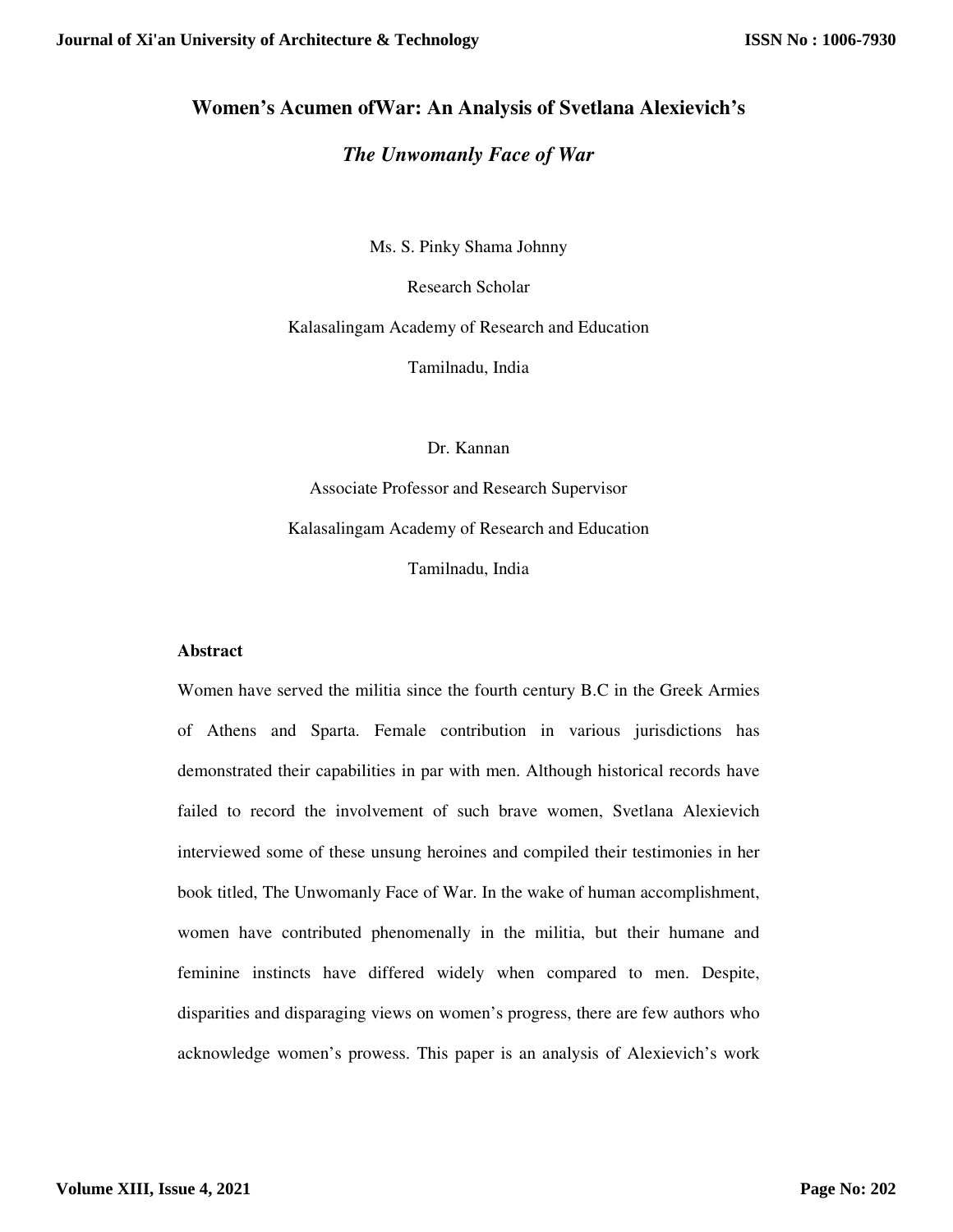which brings forth the dark realities of war and women's perspective of war, as direct partakers.

**Keywords:**Women in war, Female soldiers, Psychology and War, Untold truth, Horrors of War

Gender stereotyping originated millions of years ago when our ancestors believed that women ought to be confined to procreating and raising their progeny, while men went out hunting and finding means to protect their ladies and offspring. Physical prowess was most often attributed to men as frailty was to women. However, this notion was challenged by a few women since the third century BC when they proved their dexterity in the battlefield. Women have served the military since the fourth century B.C in the Greek Armies of Athens and Sparta. They have contributed in various jurisdictions and demonstrated their abilities equally to men. Although historical records have failed to record the involvement of such brave women, Svetlana Alexievich interviewed some of these unsung heroines and compiled their testimonies in her book entitled, The Unwomanly Face of War. This paper is an analysis of Alexievich's work which brings forth the dark realities of war and women's perspective of war, as direct partakers*.* The focus of this paper is not to glorify women's participation in war but to analyze the horrendous aspects of war in general and its impact on female combatants.

Historical books on war are written from a male perspective, therefore, the involvement of the opposite sex is conveniently overlooked or forgotten.History depicts warfare as a domain of men in most cultures despite the contributions of women in the frontline.In her book, *The Unwomanly Face of War,* Alexievich explains this perception in the following lines where she mentions,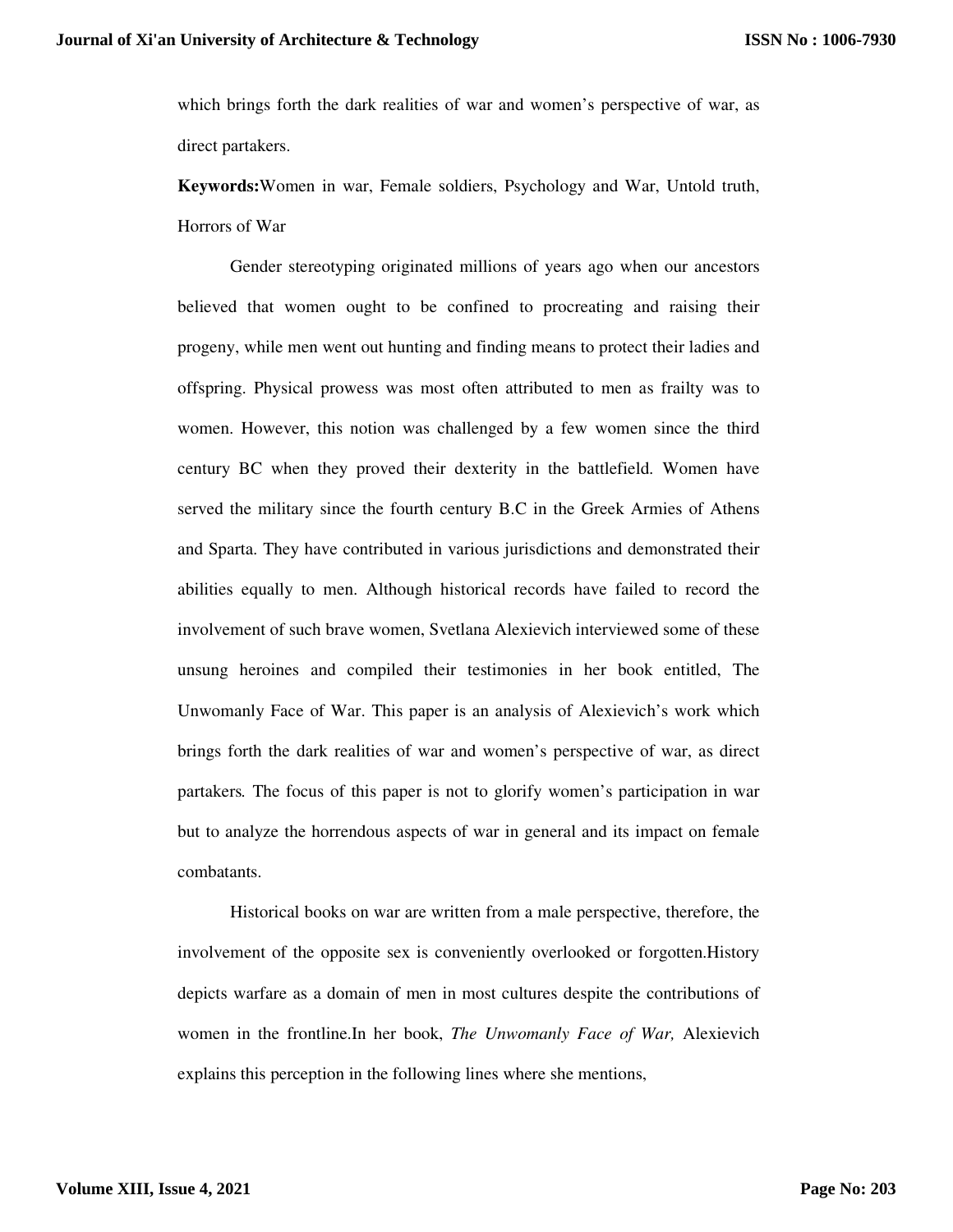But…it was men writing about men – that much was clear at once. Everything we know about war we know with "a man's voice." We are all captives of "men's" notions and "men's" sense of war. "Men's words. Women are silent…. Women's stories are different and about different things. "Women's" war has its own colors, its own smell, its own lighting, and its own range of feelings.(pp xiii,xiv)

During the ancient period, it was observed through literary classics that women played a significant role in battles, however, they did not remain as warriors for long either because of death or familial bonds. Women who were in military professions like medical assistants, snipers, machine gunners, commanders of aircraft guns and sappers, after war, were mere lab technicians, museum guides or teachers. Discrepancy of roles and gender stereotyping mangled their identities through subjugation. According to an article written by Tristan Hughes, entitled *10 Great Warrior Women of the Ancient World,* Zenobia, Queen of Syria's Palmyrene Empire was well educated and multi-lingual. She was known to behave 'like a man', riding, drinking and hunting with her officers. TriệuThị Trinh, commonly referred to as Lady Triệu, of 3rd century Vietnam temporarily freed her homeland from Chinese rule. Queen of the British Celtic Iceni tribe, Boudicca led an uprising against the forces of the Roman Empire in Britain in sixty AD. Teuta was the Queen of the Ardiaei tribe in Illyria during the late third century BC, who is also listed among these warriors. Olympias, the mother of Alexander the Great was considered one of the most remarkable women in antiquity. Cynane, daughter of King Philip II of Macedon, and her Adea Eurydice are also women of valor. In fact, the first battle which was commanded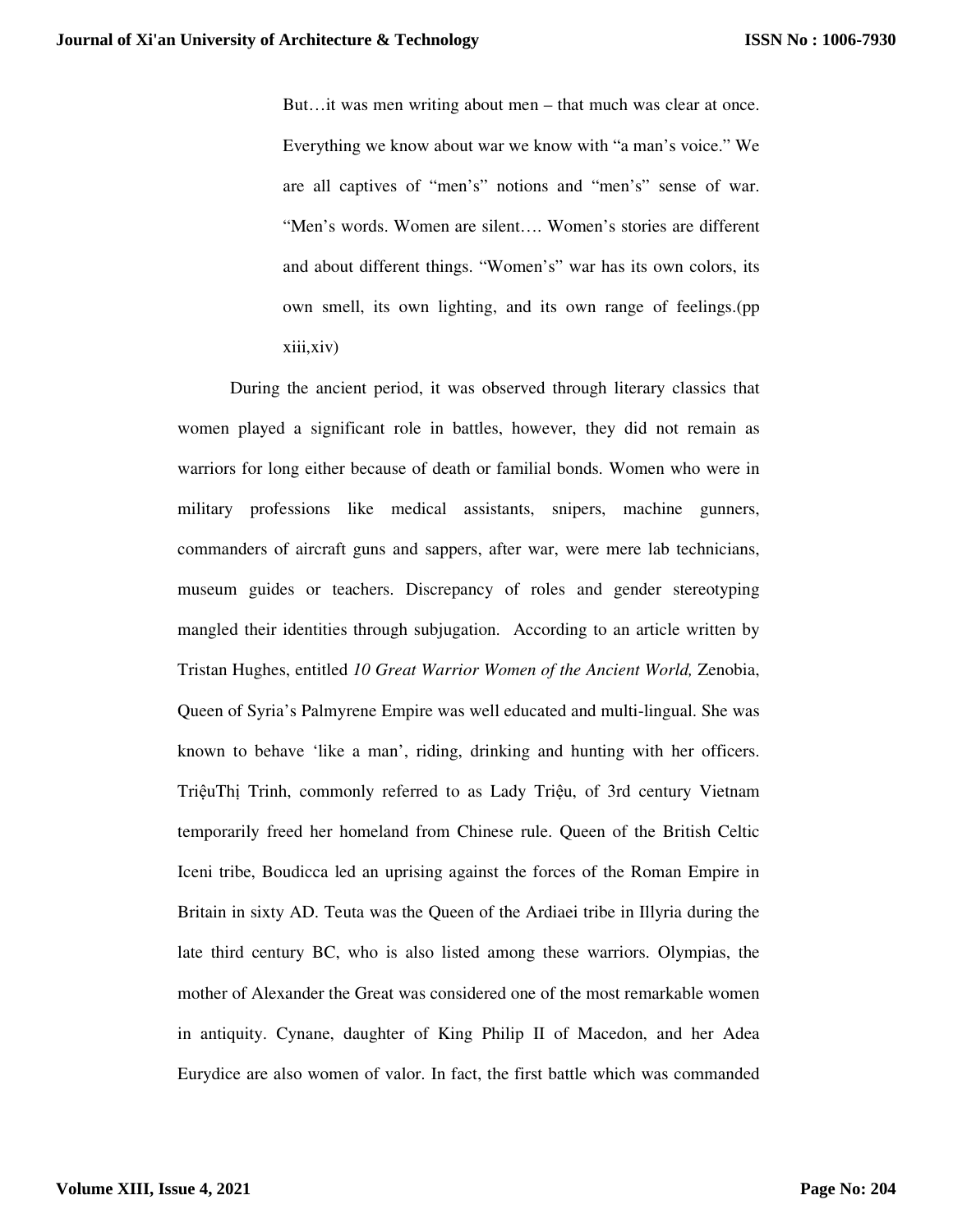by women on both the sides involved Olympias on one side and Eurydice on the other.

Hughes in his article mentions about a few other women who were known for their gallantry and admired by their contemporaries. He states that,

> The Ancient Greek Queen of Halicarnassus, Artemisia ruled during the late 5th century BC. She was an ally to the King of Persia, Xerxes I, and fought for him during the second Persian invasion of Greece, personally commanding five ships at the Battle of Salamis. Herodotus writes that she was a decisive and intelligent, albeit ruthless strategist. According to Polyaenus, Xerxes praised Artemisia above all other officers in his fleet and rewarded her for her performance in battle….Tomyris was the Queen of the Massaegetae, a confederation of nomadic tribes that lived east of the Caspian Sea. She ruled during the 6th century BC and is most famous for the vengeful war she waged against the Persian king, Cyrus the Great…. Lady Fu Hao was one of the 60 wives of Emperor Wu Ding of ancient China's Shang Dynasty. She broke with tradition by serving as both a high priestess and military general. According to inscriptions on oracle bones from the time, Fu Hao led many military campaigns, commanded 13,000 soldiers and was considered the most powerful military leader of her time.

Warrior women like those discussed by Hughes also had distorted lives because of deviating from assigned traditional roles. Although gender roles are still believed to exist in the purview of male chauvinism, women have not failed to break free from the shackles of patriarchy. Hamlet's soliloquy, "Frailty thy name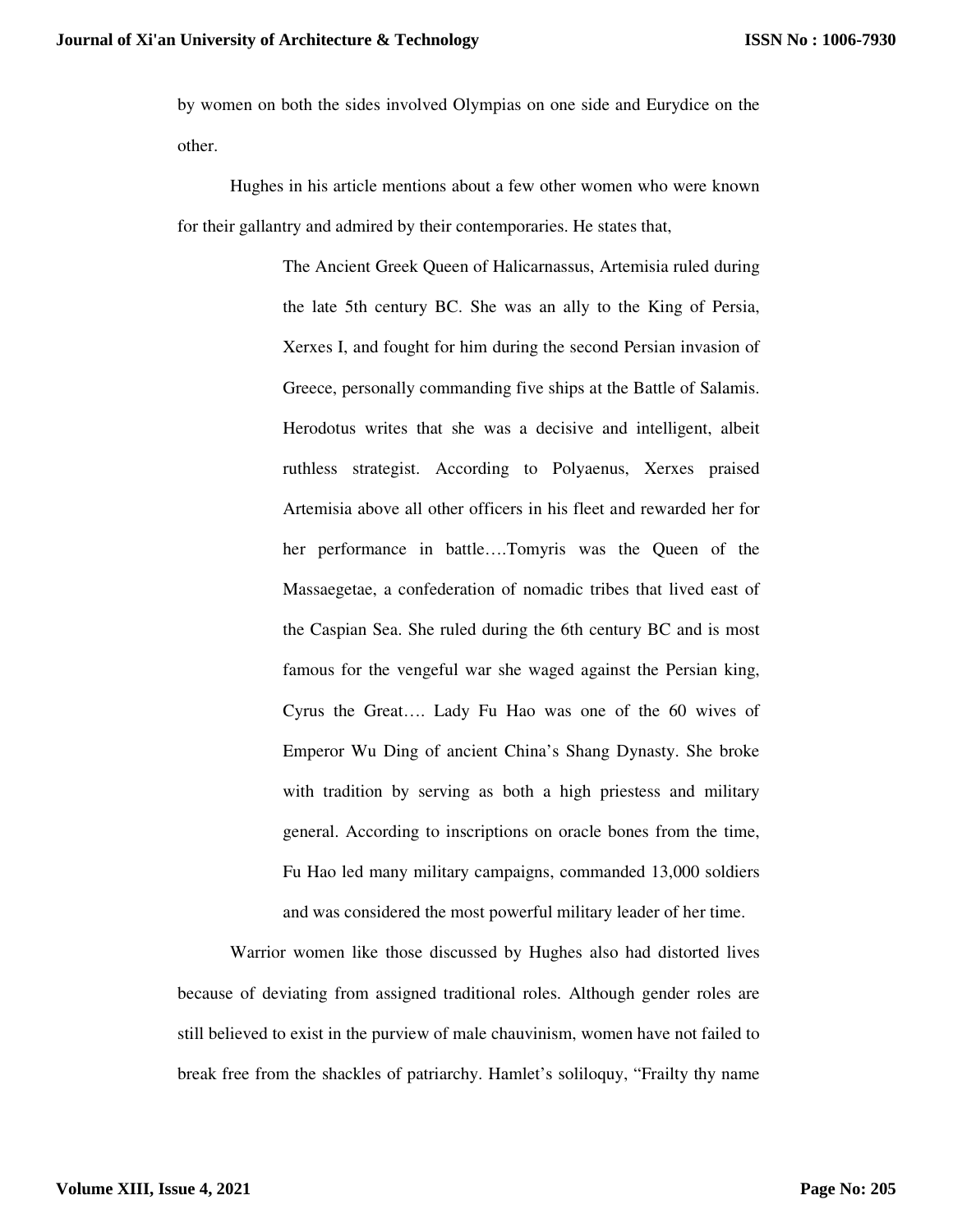is woman", in Shakespeare's play *Hamlet* undermines the efficiency of women who have established themselves in all walks of life in recent times. Professor of Economics, Australian National University and an ANU Public Policy Fellow Alison Booth in her article titled, *The Origins of Our Gender Roles,* elucidates that, "The differences between male and female hominid brains are very small and there are negligible sex differences in the "g-factor" underlying IQ test performance." Therefore, women are equally capable of proving their efficacy even in physically taxing jobs. Truck drivers, pilots, soldiers, wrestlers, martial arts experts, police officials and all the other occupations which were once meant for men are now taken up by women too.

Twentieth century historians and writers are more tolerant towards women's accomplishments. *Warrior Women,* a series of brief vignettes authored by Robin Cross and Rosalind Miles relates stories of women who led rebellions, fought on the front lines, and participated in some of the biggest wars. *Battle Cries and Lullabies : Women in War from Prehistory to the Present* by Linda Grant De Pauw,*They Fought for the Motherland: Russia's Women Soldiers in World War I and the Revolution* by Laurie S. Stoff, *Women in Nazi Germany* by Jill Stephenson, *Warrior Women: An Archaeologist's Search for History's Hidden Heroines* by Jeannine Davis-Kimball Women, *Resistance and Revolution: A History of Women and Revolution in the Modern World* by Sheila Rowbotham, *The Lonely Soldier: The Private War of Women Serving in Iraq* by Helen Benedict, *They Fought Like Demons: Women Soldiers in the Civil War* by DeAnne Blanton and Lauren M. Cook and *Ravensbrück: Life and Death in Hitler's Concentration Camp for Women* by Sarah Helm are popular works that share similar themes which echo the struggle of women in war.However, the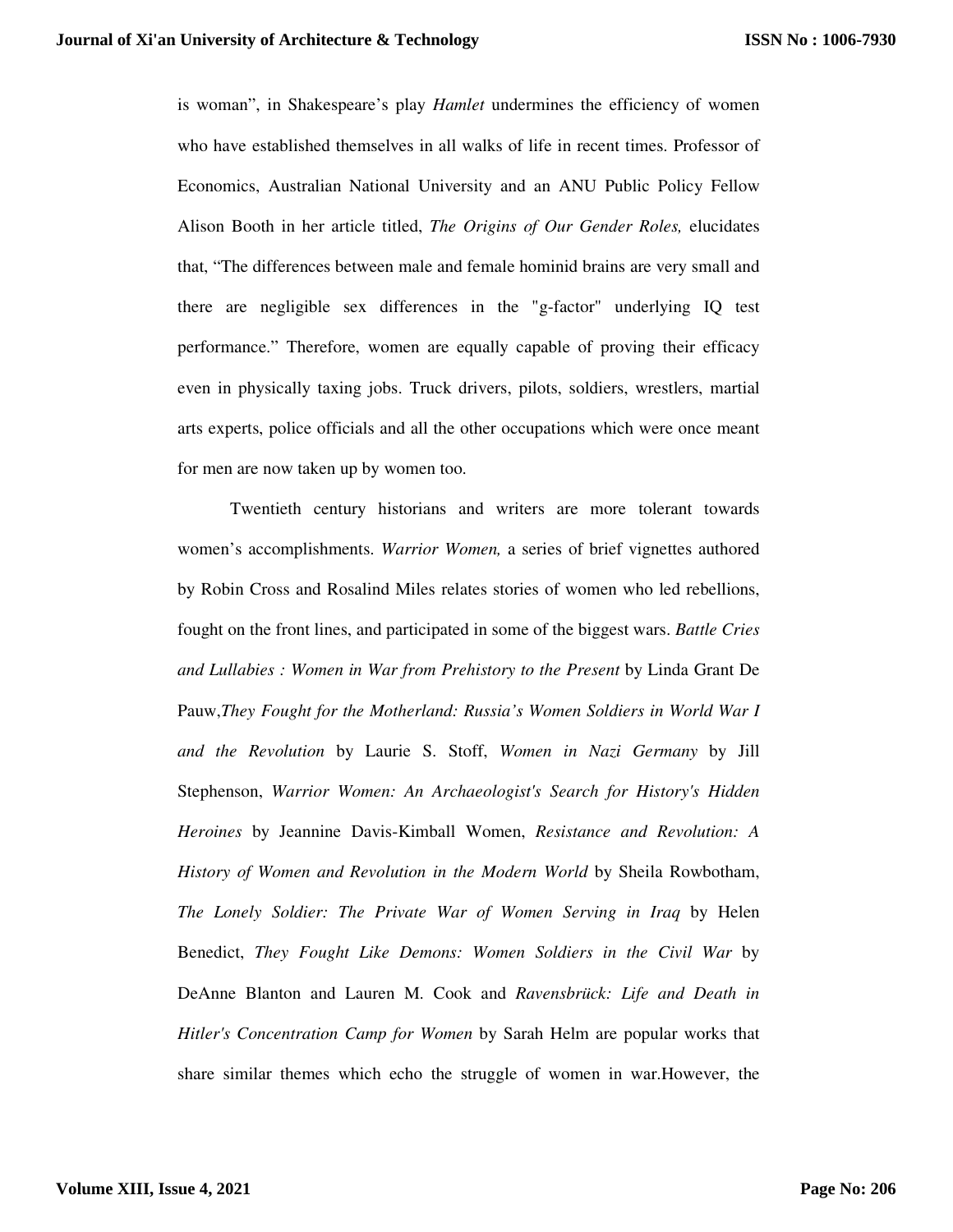majority of authors who write on women and war are women themselves; which brings to light that not many men appreciate the strength in the opposite sex.

*The Unwomanly Face of War* by Alexievich is a compilation of interviews taken from hundreds of women out of the millions who fought in the Soviet army. In the prologue, the author mentions that, "They mastered all military specialties, including the most "masculine" ones. A linguistic problem emerged: no feminine gender had existed till then for the words "tank driver," "infantryman," "machine gunner," because women had never done that work. The feminine forms were born there, in the war…." (pp. x) These observations made by the writer reiterates that women were bound to traditional roles and thus, there were no feminine forms for the roles.

A detailed study of the monologues in *The Unwomanly Face of War*shows that although some women wanted to fight like men and live a courageous life, the feminineness in them levied restrictions. Femininity is attributed to creation of life and motherhood to nurturing young ones. Even the wildest beasts in the jungle are bound by motherly instincts. Women who fought in the frontline were expected to kill the enemies to protect their own country. Those who were responsible for birth and giving life were required to destroy lives without any compassion for fellow beings. A female soldier from Crimea shares her views with Alexievich in the following lines,

> Whatever women talk about, the thought is constantly present in them: war is first of all murder, and then hard work…. In the center there is always this: how unbearable and unthinkable it is to die. And how much more unbearable and unthinkable it is to kill, because a woman gives life. Gives it. Bears it in herself for a long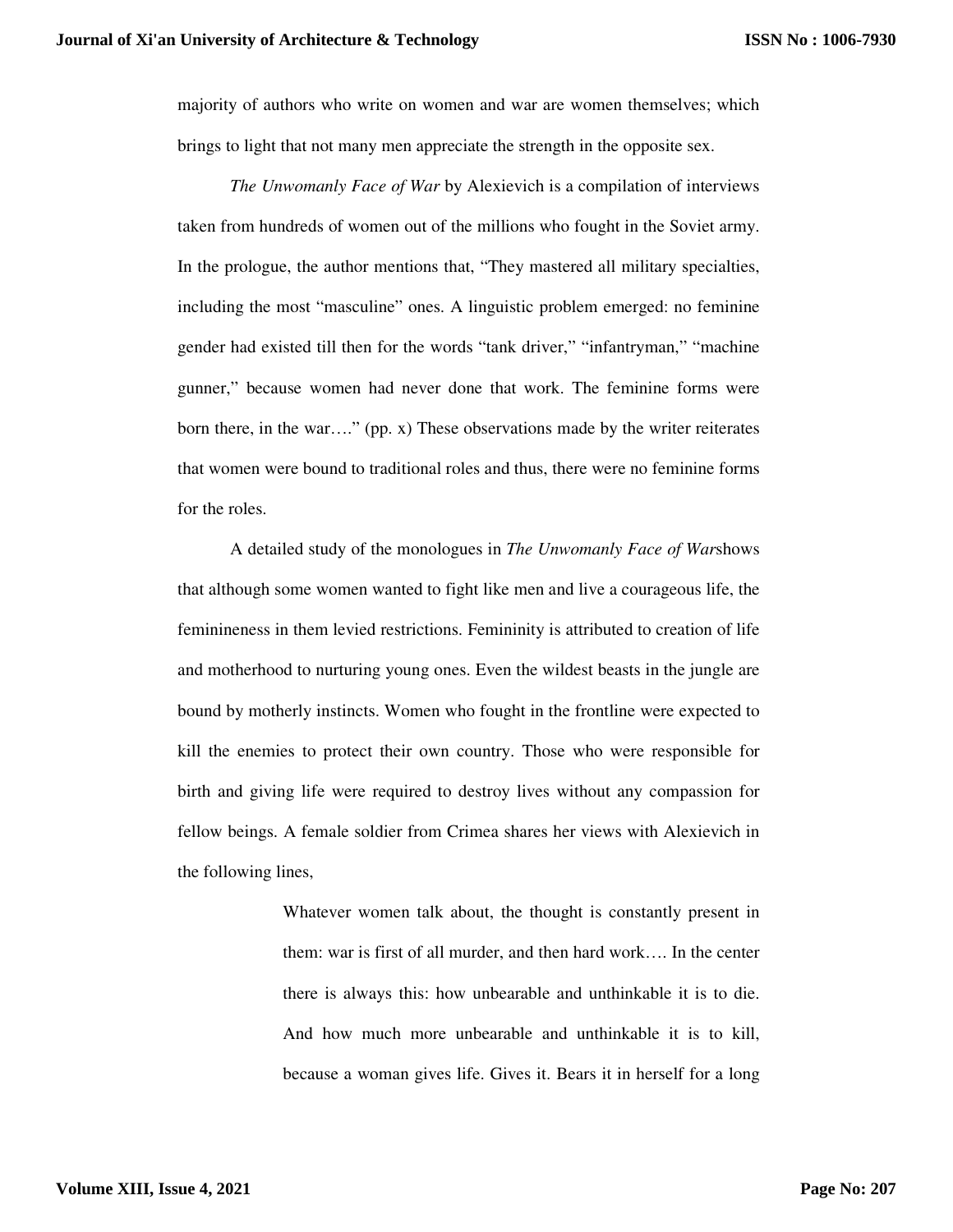time, nurses it. I understand that it is more difficult for women to kill. (pp. xxi)

 The anonymous lady adds on to say that she would like to write a book about war that would make war sickening, and the very thought of it repulsive. She also compares the impact of war on women with a concept in optics called ""light gathering power"- the greater or lesser ability of a lens to fix the caught image. So, then, women's memory of the war is the most "light gathering" in terms of strength of feelings, in terms of pain. I would even say that "women's" war is more terrible than "men's"."(pp. xx) Maria Ivanovna Morozova, who served as a corporal, sniper, confesses to Alexievich in an interview that, "They taught us to shoot a combat rifle, to throw hand grenades. At first… I'll confess, I was afraid to hold a rifle, it was unpleasant. I couldn't imagine that I'd go and kill somebody." (pp. 5) When the time came for Morozova to shoot in reality, her hands began to tremble at the thought of pointing her weapon at a human being. She says that she still has nightmares of that day when she had to pull the trigger and kill a human. Though it was easier to shoot at plywood targets, it was hard to shoot at a living person. This gut feeling is common among every soldier irrespective of age, creed or gender.

 External appearance such as hair, physic and clothes determine the difference in gender. Women soldiers' braids were cut off, skirts and dresses were replaced by trousers and army shirts. Although, these aspects were taken care of, they were not free from the menstrual cycle. Some of the young girls attained puberty in the camps or while fighting in the trenches. It is a dreadful memory for these girls who had to lay down hidden under bushes, in ditches, on stumps in the forest where they could hardly tend to their womanliness. Some were subjected to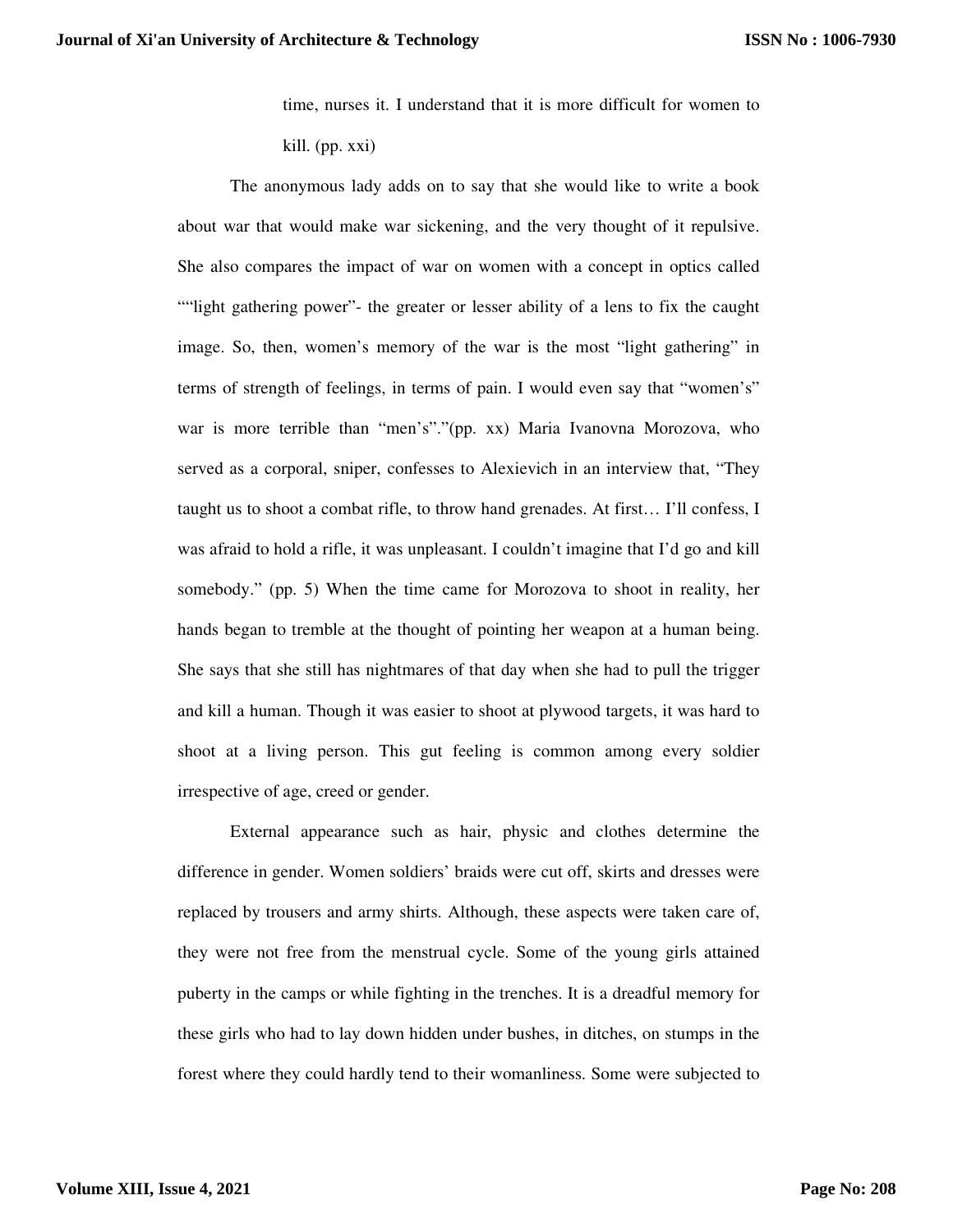sexual harassment by their male counterparts. Nurses who cared for wounded soldiers were not spared. One of the nurses who participated in the soviet war shares her experience on the first day of duty when she was asked to take care of an injured soldier who was badly wounded and literally dying. Alexievich records her statement as follows, "How are things? Anything I can do for you? I'll never forget it… He suddenly smiled, such a bright smile on his haggard face: "Unbutton your coat…Show me your breast… I haven't seen my wife for so long…" (pp. xxx) She felt totally at a loss, because she had never even been kissed before."

 Moreover, recurrent phrases like "I'll never forget it" is used by most soldiers who were interviewed by Alexievich. These warriors who fought a brave battle, did not want to remember the appalling experience, but they were caught in a shell-shock and were unable to get over the trauma. Women's role in war was deciphered under various intentions because some volunteered and others had no choice. Antonina MaximovnaKnyazeva, Junior Sergeant, Liaison says, "Our mother had no sons… There were five daughters. The announcement came: "War!" … we volunteered to go to the front. All together. The whole family: mother and five daughters; my father was already fighting by then...." (pp 22) Efrosinya Grigoryevna Breus, Captain, Doctor also volunteered to serve the front. Liubov Arkadyevna Charnaya, Second Lieutenant, Cryptographer joined the front to avenge her second child's abortion because her husband was forced to join the front. Valentina PavlovnaChudaeva, Seargent, Commander of Antiaircraft Artillery from Siberia also joined the front to avenge her family's death. Several others were forced to join due to the lack of human resource during war. Though there were numerous motives for women's participation in war, the longing to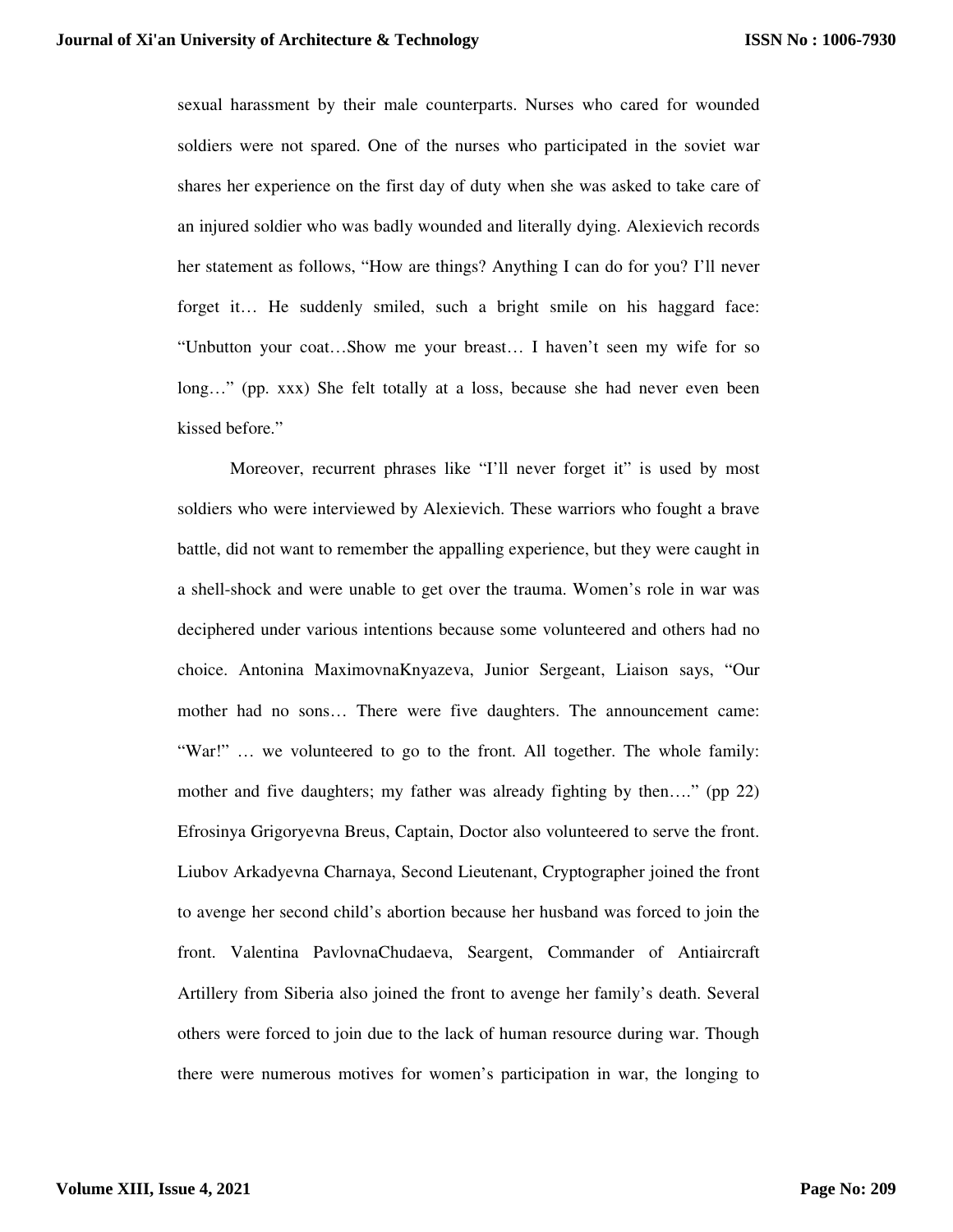lead a peaceful life and to get over the guilt of their deeds were commonfeelings prevalent in those who survived.

 Women who took part in diverse jurisdictions during war returned home only to get back to menial roles. In spite of the agility and adroitness they demonstrated in war, their achievements have been overshadowed. These unsung heroines share their experiences about war with Alexievich after a lot of hesitation, in fear of not being believed. Mothers, daughters, sisters and wives who once fought in the war were bound to household chores or gender stereotyped roles after their return. They were stripped out of their power and might and pushed to the dark while all the glory was bestowed on the men.

 In conclusion, though women have exemplified their faculties in all walks of life, they have not been recognized duly for their exertions. The role of women impacted the outcome of war effectively with each one excelling in one or more areas of specialization. Women across the world despite cultural constraints and social taboos have been part of the military since the third century BC. Greek women were known for displaying strategic war skills in par with men. However, the only nation to deploy female combat troops in substantial numbers was Russia. Svetlana Alexievich provides a platform for the fearless Russian soldiers who had fought in the Second World War. Even in a traditional country like India, the Indian National Army (Azaad Hind Fauj) established India's first all women regiment to fight for Indian independence under the leadership of Subash Chandra Bose, with Japanese assistance in 1942. This paper reflects on the achievements and experiences of women soldiers who voice out against the ghastliness of war and its wrecking effects on peace in the world. More than being proud of their accomplishments, their memories drive them to lead guilt ridden and traumatizing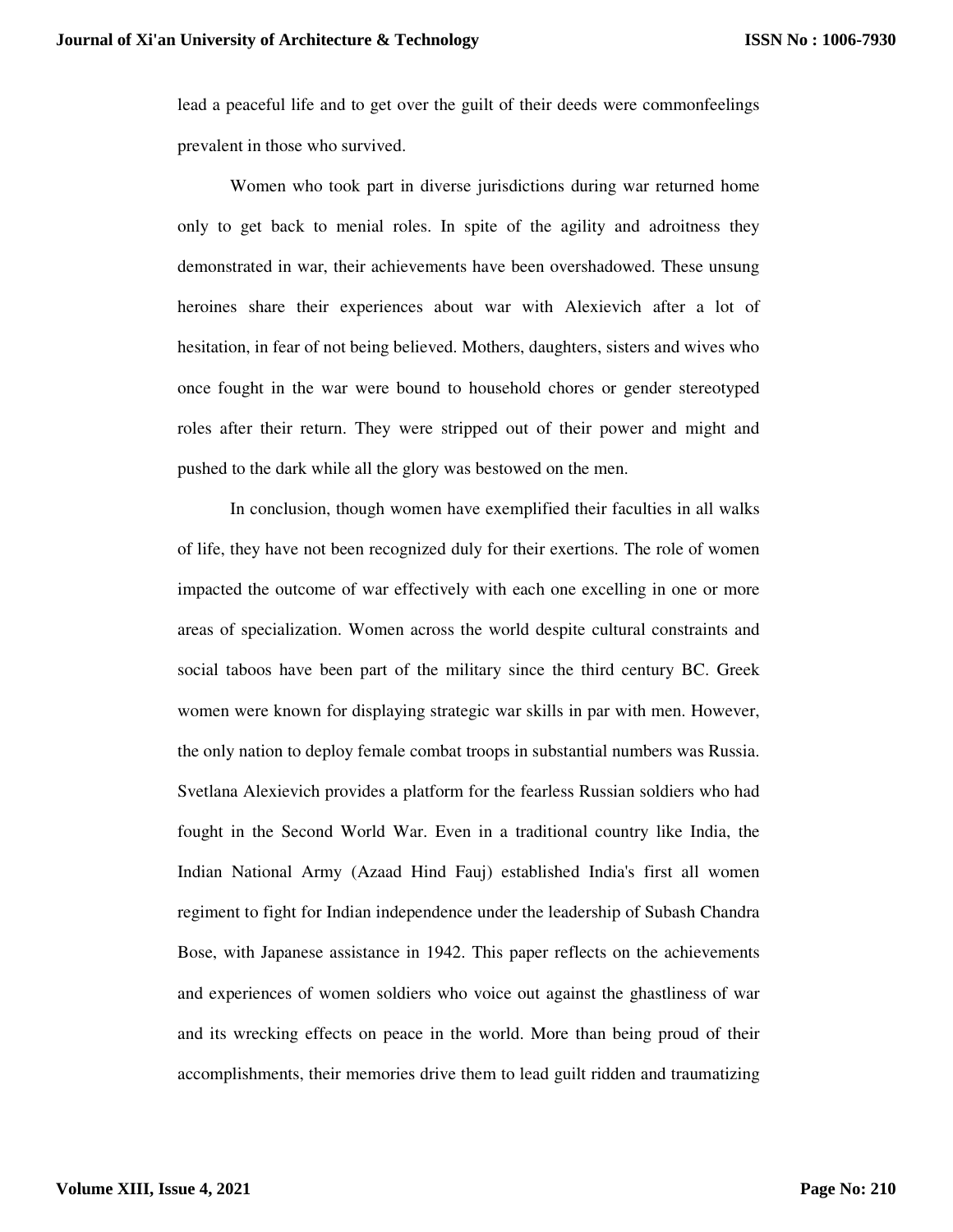lives. Apart from analyzing the role of women in war, this paper portends avenues for further research in the psychological assessment of female combatants and feministic perspective of analyzing gender stereotyping.

## **Works Cited**

Aleksievich, Svetlana et al. The Unwomanly Face of War. 1st ed., Penguin Classics, 2017, pp. x, xx, xiii, xiv, xxi, xxx, 5, 22,.

Benedict, Helen. The Lonely Soldier. Beacon Press, 2009.

Blanton, DeAnne, and Lauren M Cook. They Fought Like Demons. Sutton, 2005. Booth, Alison. "The Origins of Our Gender Roles". Aljazeera.Com, 2013, https://www.aljazeera.com/indepth/opinion/2013/04/201341055912257103.html. Accessed 4 Sept 2020.

Cross, Robin, and Rosalind Miles. Warrior Women. Quercus, 2012.

Davis-Kimball, Jeannine, and Mona Behan. Warrior Women. Warner, 2003.

DePauw, Linda Grant. Battle Cries and Lullabies. Univ. Of Oklahoma Press, 2000.

Helm, Sarah. Ravensbrück. Anchor Books, 2016.

Hughes, Tristan. "10 Great Warrior Women of The Ancient World". History Hit, 2018, https://www.historyhit.com/10-great-female-warriors-of-the-ancient-world/. Accessed 6 Sept 2020.

Rowbotham, Sheila. Women, Resistance and Revolution. Verso, 2014.

Stephenson, Jill. Women in Nazi Society. Taylor And Francis, 2013.

Stoff, Laurie S. They Fought for The Motherland. University Press of Kansas, 2006.